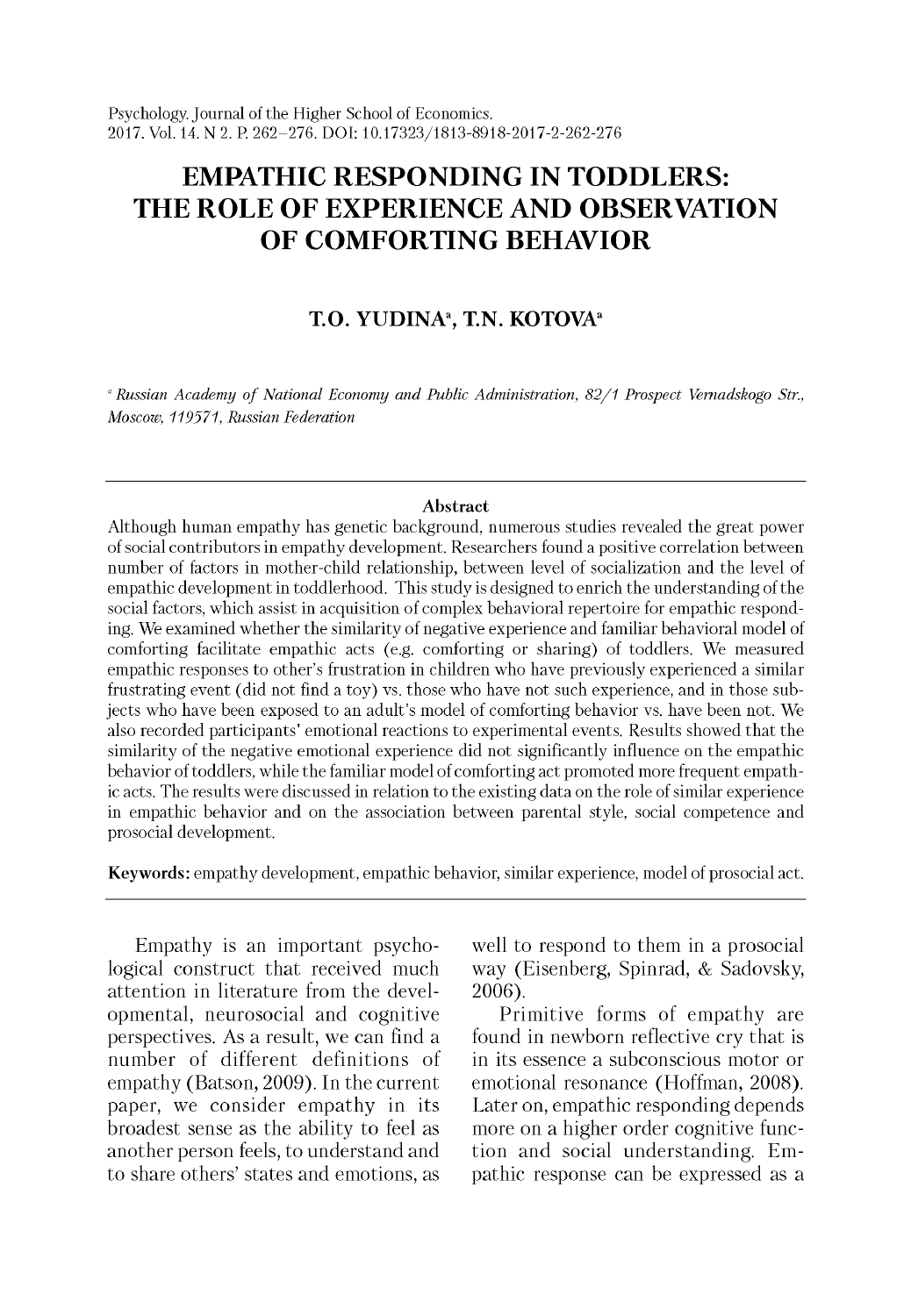verbal or a non-verbal concern or as a prosocial act (comforting, sharing). In early childhood it develops in line with the development of self-other differentiation, perspective taking, and emotion regulation (Ibid.). Research shows that very early in life toddlers possess a diverse behavioral repertoire for manifesting empathy. For example, an extensive longitudinal study by Zahn-Waxler and her colleagues demonstrate that by the third year of life children display complex empathy related behaviors including expressing verbal and facial concern about another's distress, and engage in different helping behaviors (comforting, sharing, and even distracting a person in distress) (Zahn-Waxler, Radke-Yarrow, Wagner, & Chapman, 1992). These findings suggest that in early empathy development children have already learned a number of behavioral scripts for empathic responding and appropriately reacting to another person's distress. One question is what factors contribute to the acquisition of complex behavioral repertoire for expressing empathy.

Previous research suggests that although our ability to empathize has biological roots (Hoffman, 2008; Preston & de Waal, 2002; Ruby & Decety, 2004; Oberman, Winkielman, & Ramachandran, 2007), its development strongly depends on social experiences during childhood. A number of studies revealed a positive correlation between parental warmth and responsiveness, between secure attachment and the level of empathic development (Mikulincer et al., 2001; Kochanska, Forman, & Coy, 1999; Laible & Carlo, 2004; Strayer & Roberts, 2004; Van der Mark, van Izendoorn, & Bakermans-Kranenburg, 2002). Thus, children

with secure attachment and those whose parents display high levels of warmth have a strong advantage in developing appropriate empathic behavior. On the opposite, children who experience an aggressive or punitive parental style show low levels of prosocial development (Strayer & Roberts, 2004; Asbury, Dunn, Pike, & Plomin, 2003). One possible explanation for this relationship is that parents with high levels of warmth display high levels of empathy to the child thus demonstrating a behavioral model of comforting and providing the child with a sensation of relief.

Previous research points toward the importance of both the availability of an adult model of comforting behavior and of the child's experience with distress themselves and in others. It appears that both factors are contributing to the process of acquiring the right level of social understanding and appropriate behavioral script necessary for displaying empathy. On one hand, experiencing distress themselves may enhance the child's ability to understand emotions in others. On the other hand, watching an adult model of comforting either directed at the child or at someone else may provide crucial information to the child for developing schemas for appropriate empathic responding.

Several studies have found associations between empathic concern and social understanding in young children which was measured by parent ratings of socially appropriate behaviors and popularity (Bischof-Kohler, 1991; Zahn-Waxler et al., 1992; Ensor & Hughes, 2005; Garner, Dunsmore, & Southam-Gerrow, 2008; Brownell, Svetlova, Anderson, Nichols, &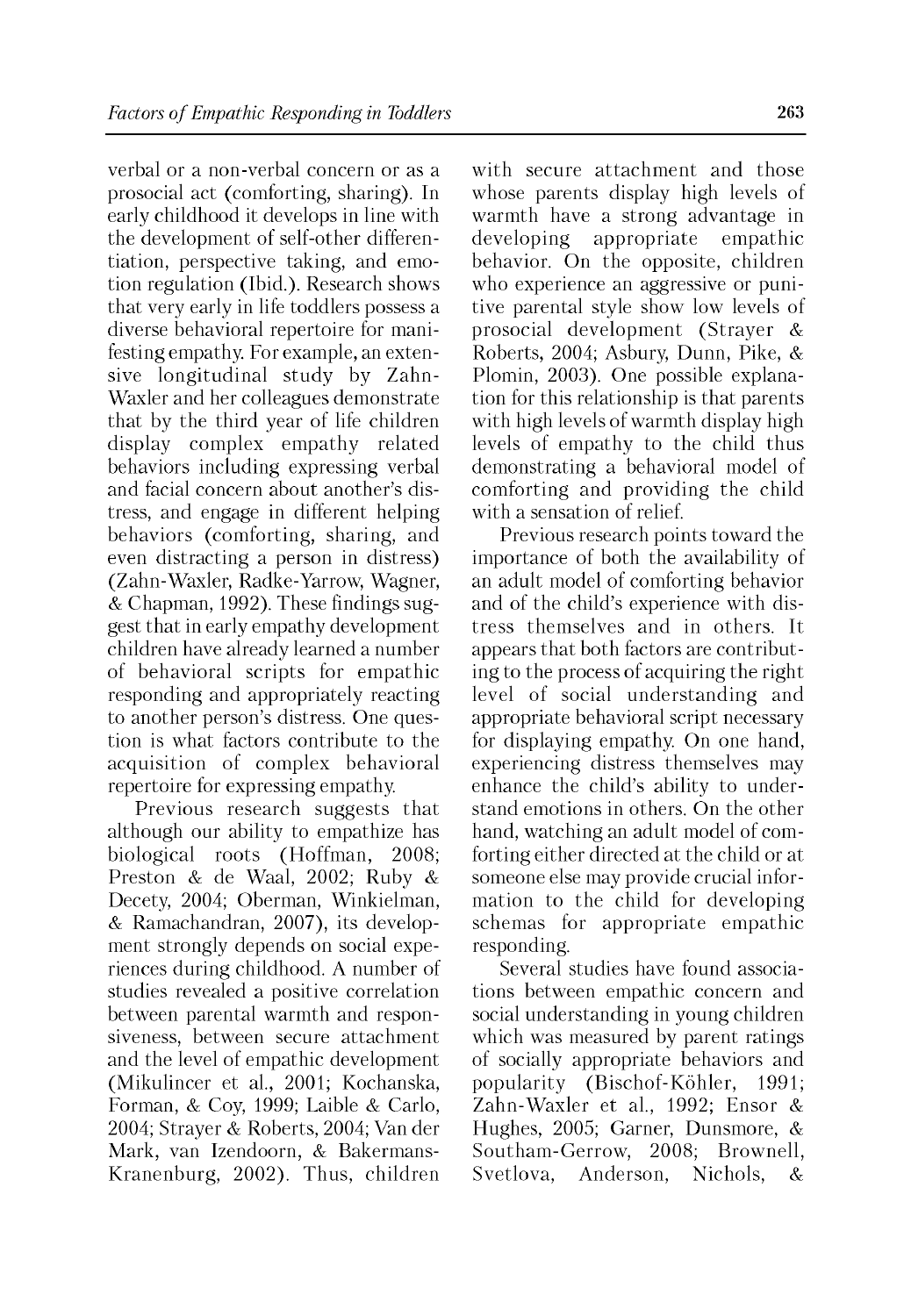Drummond, 2013; Nichols, Svetlova, & Brownell, 2009; Sommerville, Schmidt, Yun, & Burns, 2013; Gross et al., 2015). For example, Gross et al. (2015) looked at how individual differences in the ability to understand mental and emotional states, intentions and wishes of another person relate to the frequency and variability of prosocial acts in 18 30-month-old infants. Among a number of important predictors of prosocial behavior this study demonstrated a positive correlation between individual levels of social understanding and empathic helping (for example, an adult is cold and sad and the child bring them a blanket). Surprisingly, this correlation did not hold for sharing and instrumental helping (e.g., helping an adult get a dropped or a misplaced object).

As shown above, the ability to infer others' internal states such as goals, feelings, and desires is quite necessary for prosocial intervention acts (see also Gross et al., 2015). One way children learn to understand others is through experiencing similar states themselves. Indeed, several studies reveal an association between the similarity of experience and empathic responding in older ages (Davis, 1994; Barnett, 1984; Barnett, Tetreault, Esper, & Bristow, 1986; Barnett, Tetreault, & Masbad, 1987; Hodges, Kiel, Kramer, Veach, & Villanueva, 2010; Stotland & Dunn, 1963). For example, in Barnett (1984) a group of preschoolers (39-62 months) played one of two games (Puzzle Board or Buckets) where they either failed or succeeded. Subsequently, each child watched a videotape of another child with a similar or dissimilar experience with a familiar or an unfamiliar game. Measures of childrens' facial reactions as well as of their assessment of another child's feelings revealed that the simi-<br>larity of unpleasant experience of unpleasant enhanced empathy (Ibid.). In the current research, we experimentally manipulate experiencing or observing a frustrating event in younger children (2-3 years old) to investigate the contributions of this factor to empathic responding.

Some authors suppose that social understanding includes the appropriate type of assistance or particular behavioral script in situations when another person is in distress (e.g., Gross et al., 2015). Therefore, we hypothesize that along with the cognitive abilities to take another person's perspective (Decety & Jackson, 2004, 2006) and abilities to understand and share the other's emotions (Eisenberg & Eggum, 2009; Zahn-Waxler & Radke-Yarrow, 1990; Taylor, Eisenberg, Spinrad, Eggum, & Sulik, 2013), children should possess appropriate social skills such as a repertoire of appropriate behavioral responses consistent with the prosocial context of the situation (for example, comforting in response to the other's frustration). Evidently, such skills could be acquired by watching the appropriate behavioral model in corresponding conditions in the child's everyday life. In the current research we test this hypothesis by manipulating the presence or absence of an adult's behavioral demonstration of empathic responding.

Specifically, we measure empathic responses to other's frustration in children who experienced a similar frustrating event (did not find a promised toy) and did not, as well as who were exposed to an adult's model of empathic response vs. were not. We predicted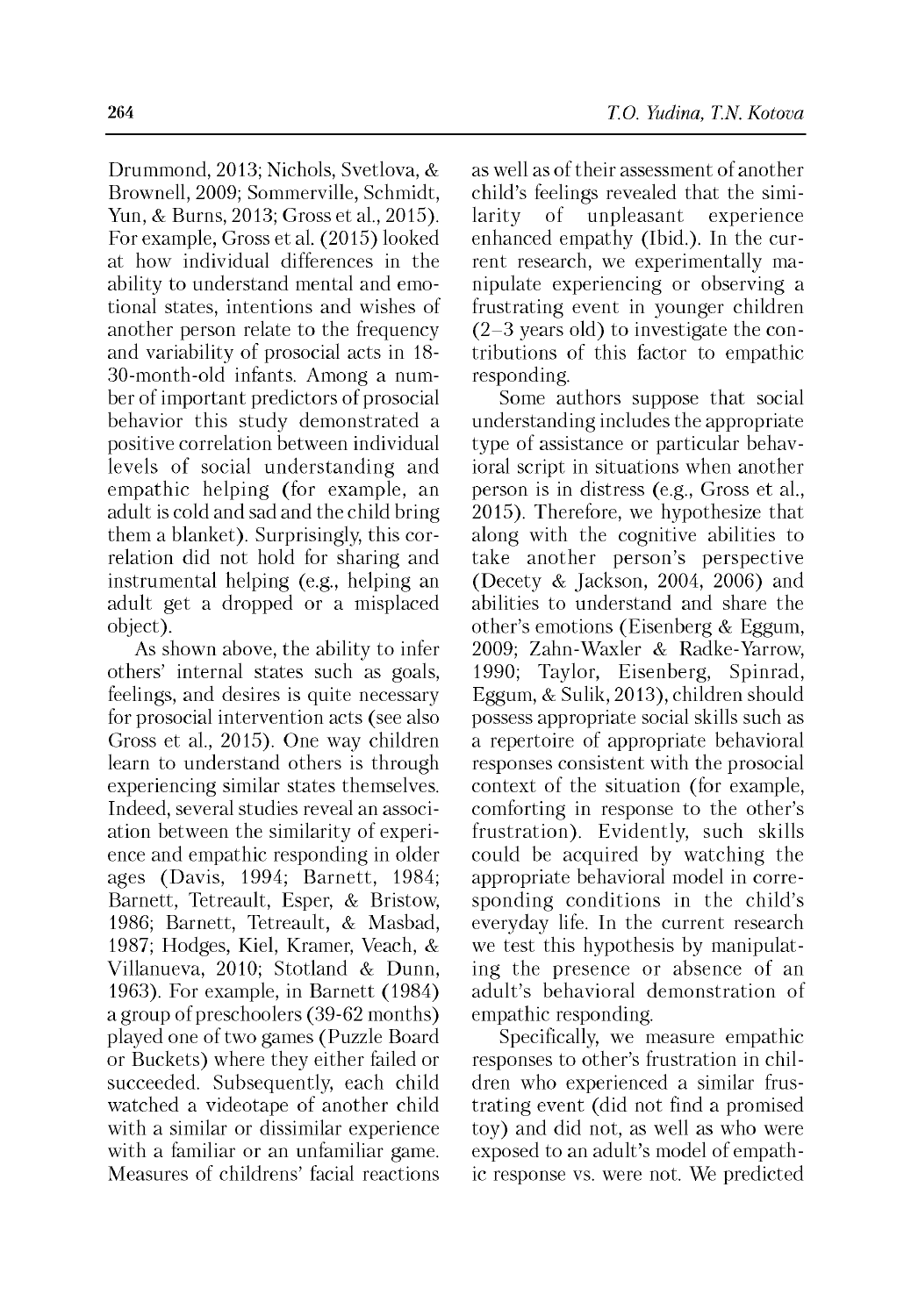that children who experienced a frustrating event themselves and who were exposed to the model of comforting would show the highest frequency of empathic acts in the situation of other's frustration. We also evaluate children's emotional reactions to all events in all conditions to ensure that these events provoke the expected emotions and to link emotional understanding to empathic acts.

# **Method**

### *Participants*

Participants were seventy two 34-month-old children  $(34$  boys, M =  $= 34$  months, range  $33-37$  months). Two children were omitted because of distraction. All subjects were recruited from Moscow child care centers. Participants for this study were from middle class families and were full-term at birth, normally developing and hearing, with Russian as their primary language. Parents provided written consent for their children's participation.

## *Materials*

We used two sets of boxes with two boxes in each set. The boxes were readymade, plastic, each of its own color.

Presents from the fairy were ageappropriate toys purchased at a store. We picked gender specific toys to make them more appealing to children. A pearl necklace and a self-made elastic bangle were used with girls, while for boys we used a real steel medal on a ribbon and a flash card with a music player function.

During the warm-up, we played with a small ball and toy animals familiar to children. They were a black stuffed dog named Grisha, a green-and-yellow stuffed cow and a black-and-yellow rubber frog named Motya. The toy dog Grisha was also used as the comforter in the Interaction phase. During the break between the phases of the experiment we used an illustrated fairy-tale book, a set of color pencils, and paper.

## *Design*

The purpose of this research was to investigate the role of two factors in empathy development in toddlerhood — the availability of a similar emotional experience and the demonstration of empathic behavior. We used a 2X2 between-participants factorial design to investigate the effects of these two factors and their interaction. Some children experienced a frustrating event and some observed another person experience it. Some also observed a demonstration of an empathic response, while others did not. Crossing these two factors resulted in four experimental conditions (see Table 1 for summary).

*Table 1*

|                                        | Experienced<br>a negative event $(E)$ | Observed a negative event<br>experienced by other $(O)$ |
|----------------------------------------|---------------------------------------|---------------------------------------------------------|
| Demonstration of a comforting $(D)$    | D/E                                   | D/O                                                     |
| No demonstration of a comforting $(N)$ | N/E                                   | N/O                                                     |

Summary of experimental conditions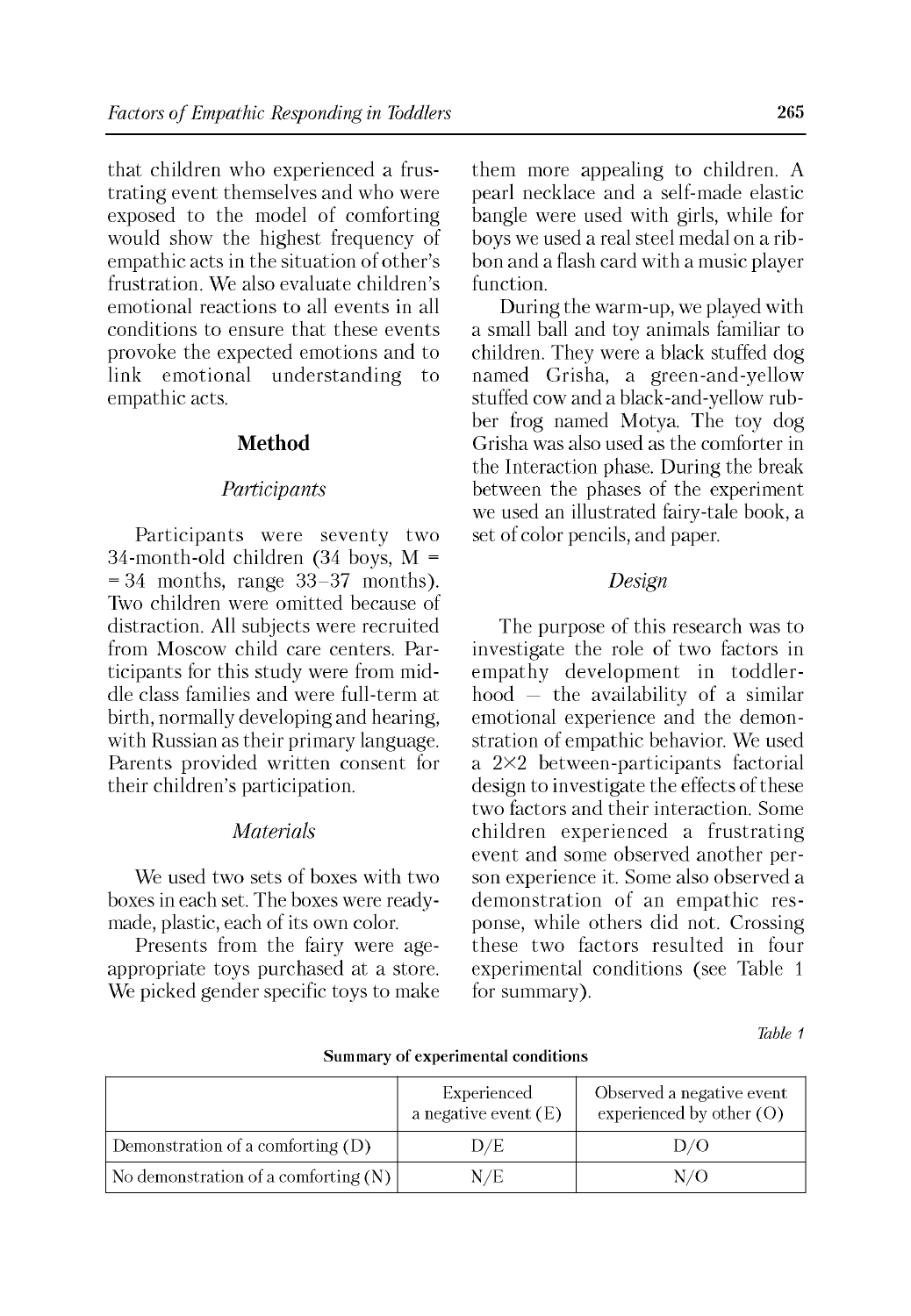Children were randomly assigned to these four conditions resulting in 18 participants in each.

# *Procedure*

The Experiment consisted of the following two phases: 1) the Interaction phase and 2) the Test phase. The purpose of the Interaction phase was to deliver our main manipulation (experiencing or observing a negative event and watching vs. not an adult demonstration of comforting). The purpose of the Test phase was to assess the effect of conditions on children's levels of empathy. There was also a break between these two phases during which children were offered to draw, to play or a to read a book of their choice.

#### **The Interaction phase**

After 4-5 minutes of warm-up play children were told a story. According to the story, on the way to the child's day care the experimenter met a fairy. The fairy gave the experimenter 2 boxes, one containing a present for the experimenter and one with a present for the child. She asked the experimenter to make sure she does not swap the boxes and does not look inside before meeting the child. After the story, the experimenter and the child each opened their box to look at the fairy's present. Events that followed varied across conditions.

1) D/E *(demonstration of comforting / experienced a negative event)* — Participants in this group found their box empty, but the experimenter found a present inside the box. Children got comforting from Grisha the dog (operated by the experimenter, like in pretend play) after approximately 0.5-1 minutes of discovering no present in the box (demonstration of a comforting act is described below). Then, the experimenter offered to have some fun (to fill the break before the test phase).

2) D/O *(demonstration of comforting / observed a negative event experienced by other)* — Children in this group found their present in the box, but the experimenter found her box empty. Children watched the experimenter's frustration for approximately 0.5-1 minutes. Then the frustrated experimenter got comforting from Grisha. During the experimenter's frustration (0.5-1 minutes before Grisha's comforting) children had a chance to engage in empathic behavior naturally (e.g. display concern, engage in comforting or share their present). In case a child manifested any kind of empathy during this period the experimenter thanked him/her. After that she still said "Look! Grisha also wants to comfort me" and demonstrated her model of comforting behavior. In this condition Grisha comforted the experimenter who was operating him. Then, the experimenter offered to have some fun (to fill the break before the test phase).

3) N/E *(no demonstration of comforting / experienced a negative event)* — Participants in this group found their box empty, but the experimenter found a present inside her box. Children got no comforting from Grisha. The experimenter expressed joy at discovering her present, and then silently engaged with the toy for 0.5-1 minute not attending to the child in order to give the child time for their feelings. Then, the experimenter offered to have some fun.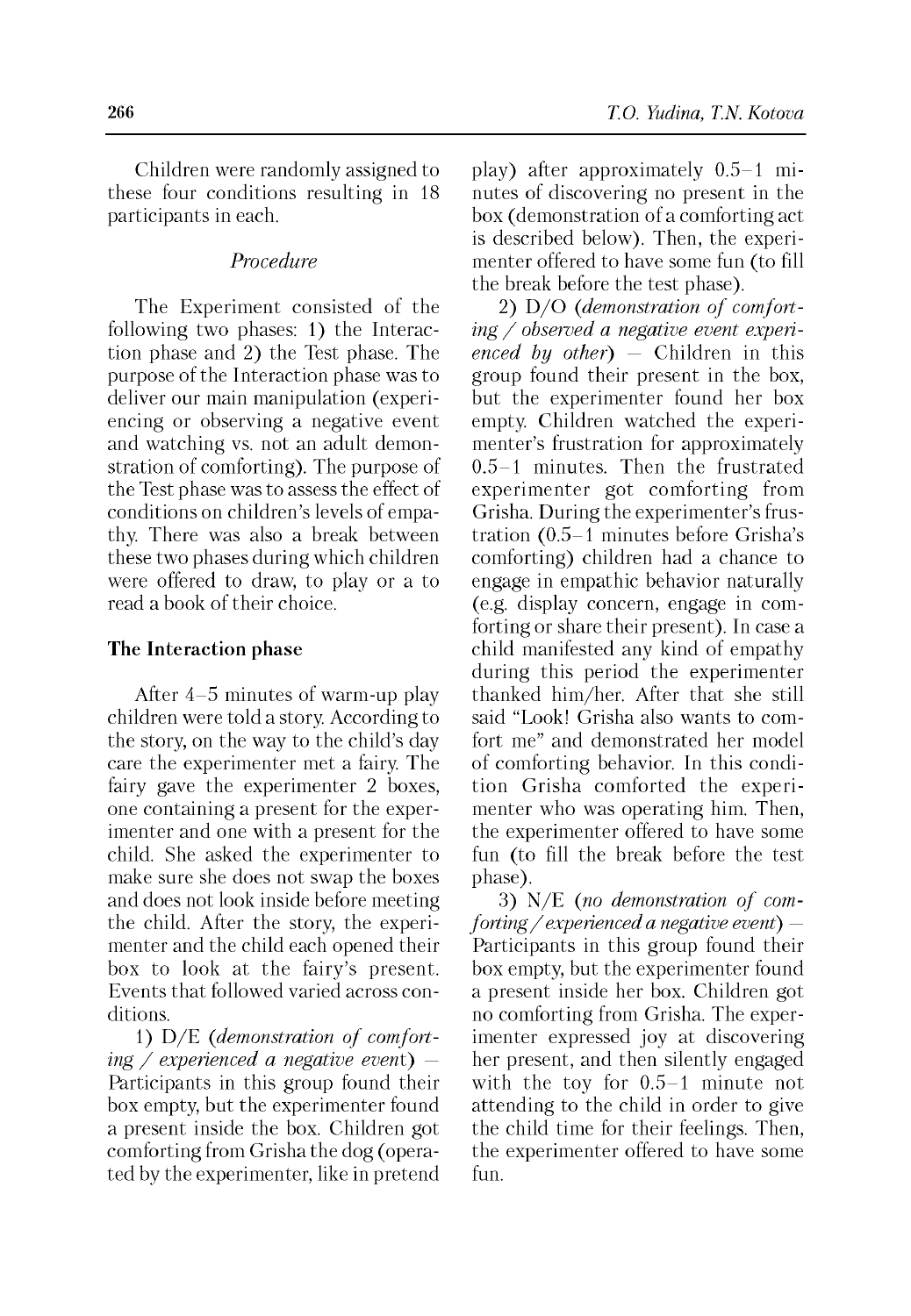4) N/O *(no demonstration of comforting / observed a negative event experienced by other)* — Children in this group found their present in the box, but the experimenter found her box empty. Subject watched the experimenter's frustration and no comforting by Grisha followed. The experimenter expressed frustration until a child performed some kind of empathic act (e.g. a concern, comforting, sharing), but not more than for 1 minute. Then, the experimenter offered to have some fun.

## *Demonstration of the comforting act and emotional expressions of joy and frustration.*

Demonstration of the comforting act was performed in each relevant condition in the same manner. The toy dog Grisha patted the frustrated person on their hands, head and cheeks, and emotionally provided an empathic verbal support. For example, Grisha said "You have no present from the fairy! What a pity! You are upset. Look, I am comforting you to make you feel better."

The Experimenter expressed frustration in the same emotional manner in each relevant condition through mimics (furrowed brows, depressed lip corners, a look of concern etc.), paralinguistic elements (sigh, humming etc.), and verbally ("I've got nothing from the fairy! What a pity! I am so sad about this!").

In N/E and D/E conditions the experimenter expressed positive feelings through mimics (e.g. a smile) and words (e.g. "Wow! I've got a present from fairy! What a lovely thing!").

Overall, the Interaction phase lasted for about 5-7 minutes. During this period, we recorded children's emotional responses to the events and their spontaneous empathic behavior. After the Interaction phase all children had 3-5 min of break during which they were offered to play, to draw or to read a book. Next, the Test phase followed.

### **The Test phase**

This phase was identical for all experimental conditions. The Test phase started with the experimenter's words «Wow! How could I forget! The fairy gave me two more boxes! Let's look inside them!" Having said that, the experimenter brought out the other set of boxes.

All children in the Test phase discovered a present in his/her box, but the experimenter never found a present in her box and expressed negative feelings (frustration) in the same manner as in the Interaction phase. The Experimenter demonstrated frustration until a child performed an empathic act (e.g. comforting, sharing), but not more than for 2 minutes. During this period we recorded all forms of empathic behavior children engaged in — motor, verbal and sharing, and emotional responses to the events.

### *Coding*

We recorded children's empathic responses and emotional responses in the Interaction and in the Test phase.

The following behaviors were coded as *empathic responses:*

• Sharing (the child gives his/her present to experimenter);

• Verbal comforting (the child says co-feeling words, e.g. "Don't cry, next time the fairy will give you a present...." or offers some decision, e.g. "I will buy you a toy...").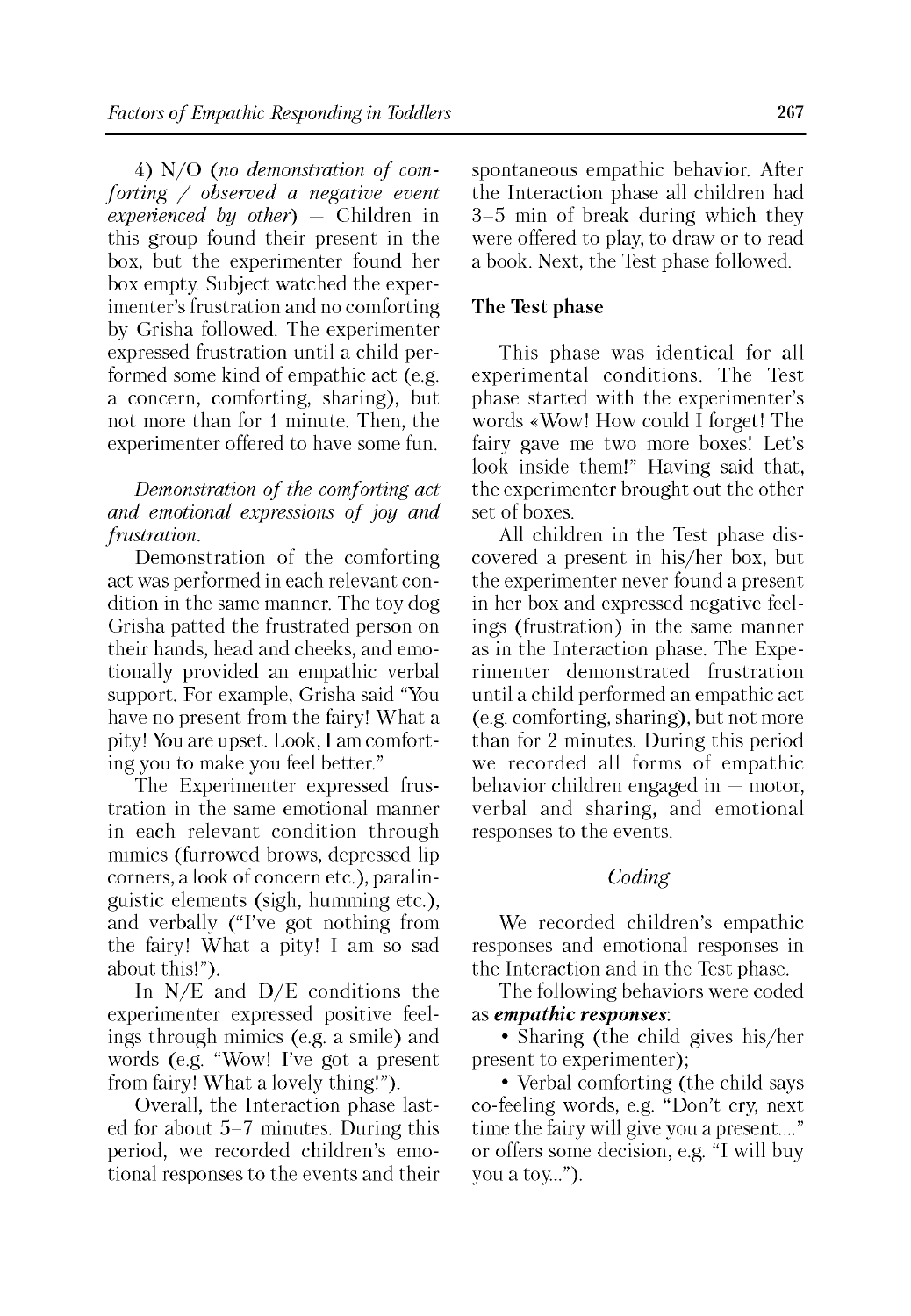• Motor comforting (patting, stroking, caress or other comforting motor acts. In the Test phase children could also use Grisha for comforting.

The final coding was binary: engaging in any kind of empathic behavior yielded a score of «1», otherwise children were given a score of «0».

*Emotional responses.* In addition to our main measure of empathic behavior we also coded children's emotional responses to the experimental events and whether they were congruent or incongruent with the valence of the event. We divided the events which these emotional responses were addressed into two types as "own event" (it began when child found/not found the present in the box and finished when the experimenter began to open her box) and "other's event" (it began when the experimenter found/not found a present in her box and finished when the experimenter offered to have some fun).

• Expression of emotion (in "own event" and in "other's event"). Any emotional mimical movements were counted: a smile or dropping corners of the lips, eyebrow movements. Coding: "0" — the absence of an emotional expression; " $1" -$  the presence of an emotional expression.

• Congruency (in the "own event" and in the "other's event"). The consistency of child's emotional expression with the valence of the event (positive or negative): child expresses gladness at finding the present in his/her box (i.e., in "own event"); child expresses gladness when the experimenter finds the present in her box (i.e., in "other's event"), or child expresses upset at not finding the present in his/her box (i.e.,

in "own event"); child express upset when experimenter does not find present in her box (i.e., in "other's event"). We coded child's congruency as follows:  $0 -$  the presence of at least one non-congruent expression during the event,  $1 -$ all child's expressions during this event were congruent.

• Sharing of emotions. In the "own event" — actively engaging the experimenter in the child's own event verbally (e.g., "Look what I've got!"), with mimics (e.g., eye gaze) or with gestures (e.g., manipulations with the present, making it more visible to the experimenter). In "other's event" — emotional reflection, verbal or facial response to the experimenter's reaction to the event (e.g. eye contact, reflective mimics, comment or question). Coding: " $0"$  — the absence of any sign of emotional sharing; " $1" -$  the presence of some signs of emotional sharing.

In the D/E (demonstration of comforting / experience with frustration) group in the Interaction phase we also recorded subjects' reaction to comforting. Cases when the child rejected comforting (e.g., turned its back, looked away etc.) were coded as "0". Cases when the child showed passive, indifferent attitude (e.g., did not change pose and mimics, etc.) were coded as "1". Cases when the child accepted comforting (e.g., relaxed his/her pose, smiled etc.) were coded as "2".

The two primary coders were not blind to conditions. Reliability was assessed on a randomly selected 22% of children (4 in each group) by two secondary coders who were blind to conditions. There was 98% inter-rater agreement.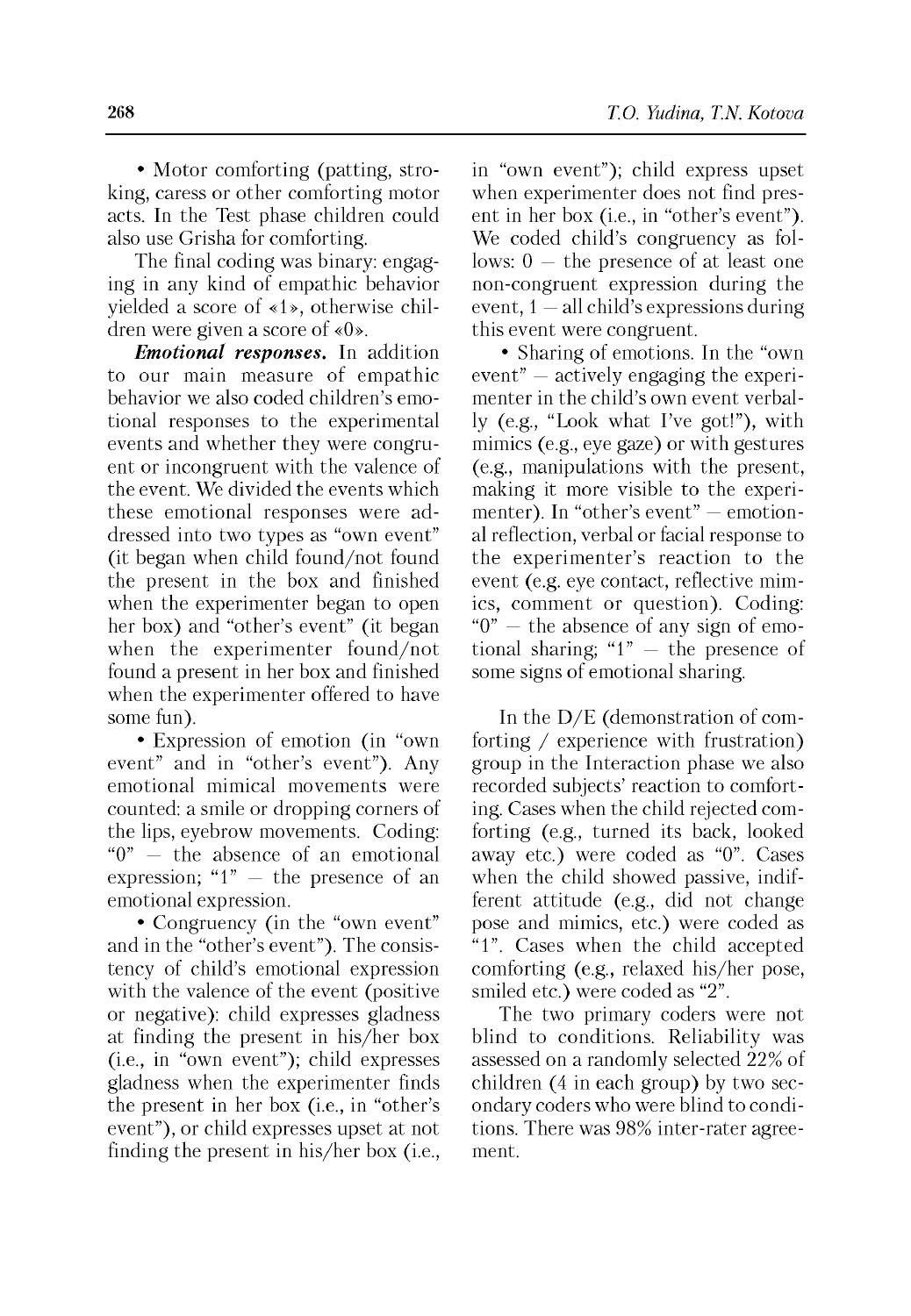# **Results and discussion**

The purpose of the current study was to experimentally manipulate toddlers' own experience with frustrating events and their exposure to an adult model of empathic behavior to investigate their effect on facilitation of the empathic behavior in toddlerhood.

Main effects of similar experience (Experienced/Observed) and of demonstration of comforting (Demonstration / No demonstration) on toddlers' empathic responding were analyzed using Exact test on two independent proportions. Thirty-six percent of participants who experienced a frustrating event themselves engaged in empathic behavior at test, while 30.5% of children who observed other's frustrating experience did so. This difference was not statistically significant *(p* = .62). However, children who watched an adult demonstration of comforting behavior were more likely to display empathic response at test (47.2%) then children who did not watch such demonstration (19.4%),  $p < .01$ . Such findings partially support our hypothesis. As we expected the demonstration of a behavioral model of comforting facilitated the empathic behavior, but in contrast to our expectation, experiencing a similar negative event did not have this effect.

Next, to compare toddlers' empathic response in different subgroups we ran a probit regression model predicting instances of empathic behavior at test from Experienced/Observed and from Demonstration/No Demonstration conditions. Independent variables were dummy coded. First, children in the No Demonstration condition who observed other's negative event showed empathic responses less than half the time: only 11% of them displayed empathic behavior at test  $(B_0 = -1.2206$ . SE = 0.3911,  $Z = -3.121, p < .01$ . Children in the No Demonstration who experienced a frustrating event themselves showed empathic response marginally less than half the time  $-27\%$  ( $B_0 = -0.5895$ , SE =  $0.3148$ ,  $Z = -1.872$ ,  $p = .0612$ ). This difference between empathic behavior rates in children who experienced and observed a negative event in the No Demonstration condition was not significant  $(B_1 = 0.6312, SE = 0.5021,$  $Z = 1.257, p = .209$ .

Children who watched a demonstration of comforting showed empathic responses about half the time: 50% in the group who observed a frustrating event  $(B_0 = 0, \text{SE} = 0.3, Z = 0, p = 1)$  and 44.4% in the group who experienced such event  $(B_0 = -0.1397, SE = 0.2965,$  $Z = -0.471$ ,  $p = .637$ ). These two groups were not different from each other  $(B_4 =$  $= 0.1397$ , SE  $= 0.42$ ,  $Z = 0.334$ ,  $p = .739$ ).

To summarize, these pairwise comparisons are consistent with the absence of main effect of experiencing vs. observing a negative event on levels of empathic behavior. As for the main effect of the demonstration of comforting, pairwise comparisons revealed that this was mostly driven by children who observed another person's frustration. Thus, the difference between Demonstration and No Demonstration for children who experienced a negative event (44.4% and 27.8% respectively) was not significant  $(B_1 = -0.4497, SE = 0.4324,$  $Z = -1.04$ ,  $p = .298$ ). However, the difference between Demonstration and No Demonstration for children who observed the other's frustration was significant (11% and 50% respectively:  $B_2 = 1.2206$ ,  $SE = 0.4901$ ,  $Z = 2.490$ ,  $p < .05$ ).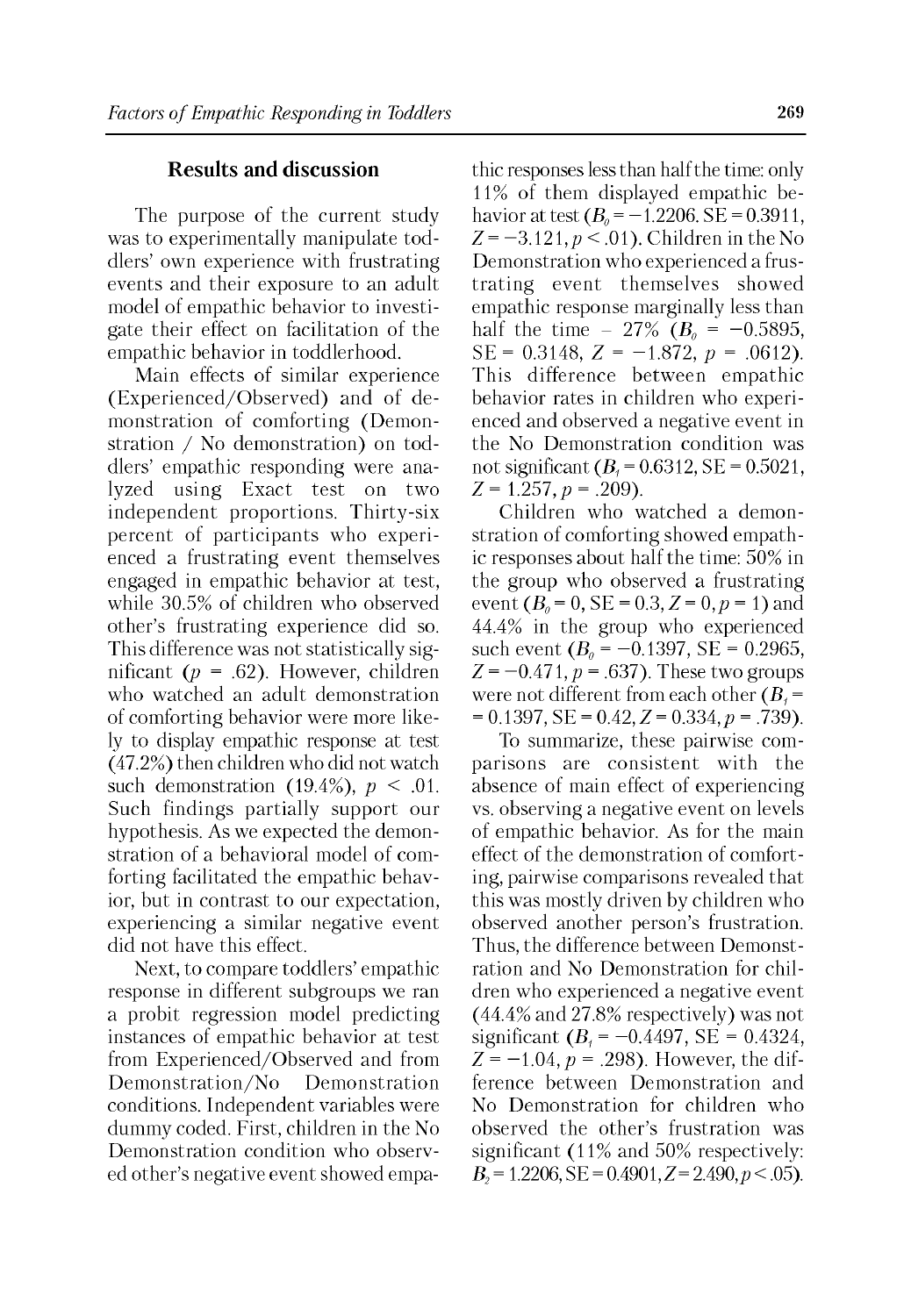Therefore, watching a demonstration of comforting had a smaller impact on the empathic behavior of children who experienced their own frustration than of children who observed the other person's frustration (see Figure 1).

Let us remind that in the no demonstration of comforting/observed the other's negative experience group subjects could demonstrate prosocial behavior (sharing, comforting) already in the Interaction phase. We found a relatively low "baseline" rate of prosocial behavior: only 3 out 18 children in this condition showed empathic response.

Next, we coded children's emotional reactions to the experimental events, the compliance of these reactions to the events' values, and instances of emotional sharing (see Table 2). First, note that the Emotional expression in "own event" did not differ between groups being high in each condition and phase in both positive and negative events  $(p > 1)$  for paired comparison). The Congruency in "own event" in the Interaction phase was also high in each condition  $(p > 1$  for paired comparison) and did not significantly differ between phases  $(p > 0.1)$  for paired comparison). Hence, we suppose that the materials used in this study as well as the experimental events were meaningful to the participants and provoked the expected emotions in them.

Second, the Emotional expression in the Test phase in the "own event" showed no significant difference between all the conditions  $(p > 0.1)$  for paired comparison). Besides, we can see that participants in the Test phase clearly expressed emotions in the "other's event" regardless of whether the situation was positive or negative  $(p > .5$  for paired comparison). This is particularly important because this emotional reaction might be an indicator of empathic feelings to the other person. Since the Emotional expression in "other's event" has not significantly differed between phases in each of condition, we believe that the intensity of such empathic feelings had not been affected by the factors.





#### Percent of children showed empathic response in the Test phase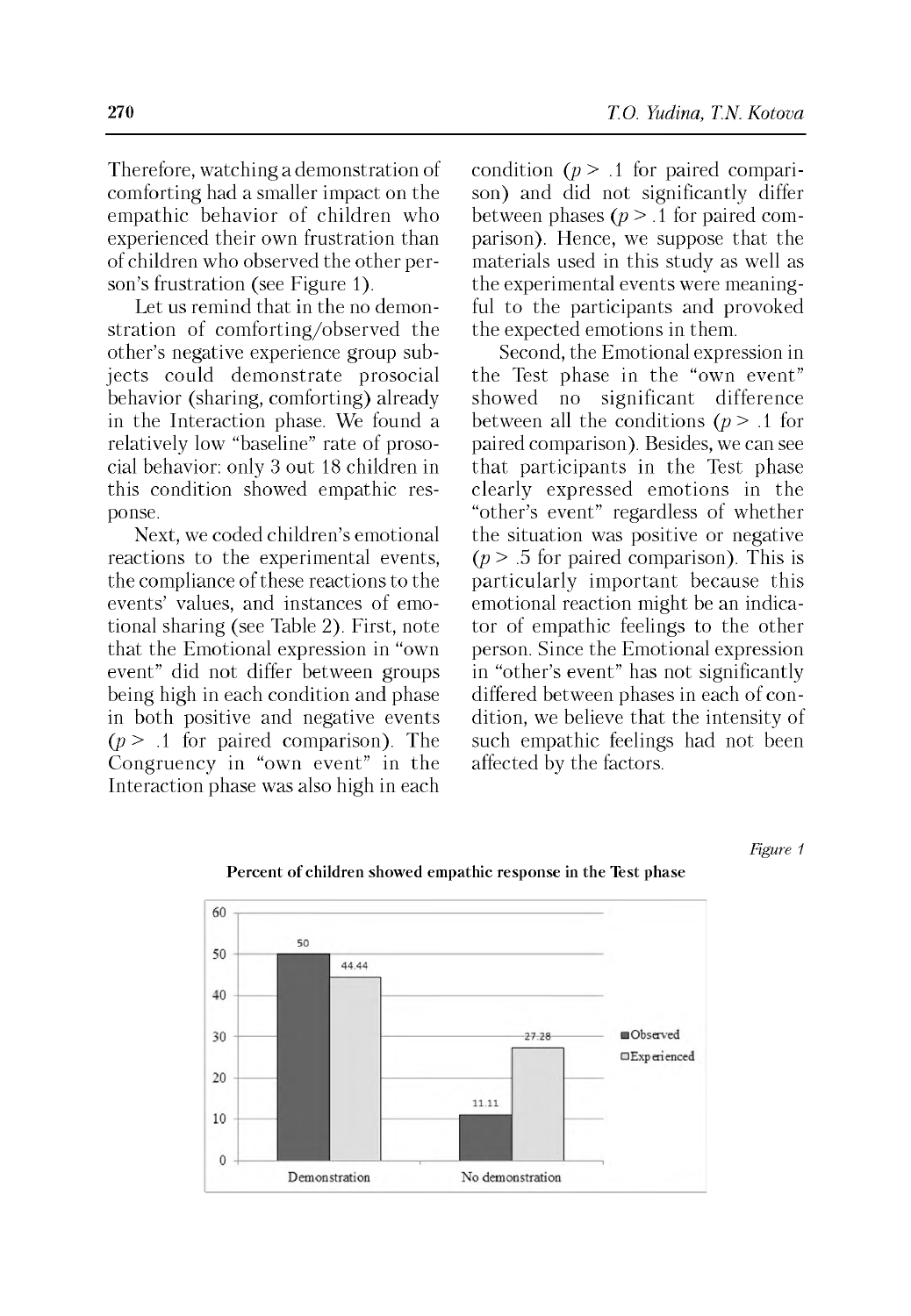| Emotional responses in the Interaction phase |                                            |                           |                                          |                                          |                                                |                                  |                                              |  |  |
|----------------------------------------------|--------------------------------------------|---------------------------|------------------------------------------|------------------------------------------|------------------------------------------------|----------------------------------|----------------------------------------------|--|--|
|                                              | Expression<br>of emotion<br>(own<br>event) | Congruency<br>(own event) | Sharing of<br>emotions<br>(own<br>event) | Reaction to<br>comforting<br>(own event) | Expression<br>of emotion<br>(other's<br>event) | Congruency<br>(other's<br>event) | Sharing of<br>emotions<br>(other's<br>event) |  |  |
|                                              | Group $D/E$                                |                           |                                          |                                          |                                                |                                  |                                              |  |  |
| М                                            | 0.89                                       | 0.47                      | 0.61                                     | 1.67                                     | 0.89                                           | 0.53                             | 0.50                                         |  |  |
| SD                                           | 0.31                                       | 0.50                      | 0.48                                     | 0.81                                     | 0.31                                           | 0.50                             | 0.49                                         |  |  |
|                                              | Group $D/O$                                |                           |                                          |                                          |                                                |                                  |                                              |  |  |
| M                                            | 0.83                                       | 0.53                      | 0.83                                     |                                          | 0.94                                           | 0.35                             | 0.83                                         |  |  |
| SD                                           | 0.36                                       | 0.50                      | 0.36                                     |                                          | 0.22                                           | 0.47                             | 0.36                                         |  |  |
|                                              | Group $N/E$                                |                           |                                          |                                          |                                                |                                  |                                              |  |  |
| M                                            | 1.00                                       | 0.41                      | 0.78                                     |                                          | 0.83                                           | 0.53                             | 0.67                                         |  |  |
| <b>SD</b>                                    | 0.00                                       | 0.49                      | 0.41                                     |                                          | 0.36                                           | 0.50                             | 0.46                                         |  |  |
|                                              | Group $N/O$                                |                           |                                          |                                          |                                                |                                  |                                              |  |  |
| M                                            | 0.94                                       | 0.71                      | 0.72                                     |                                          | 0.83                                           | 0.41                             | 0.28                                         |  |  |
| SD                                           | 0.22                                       | 0.45                      | 0.44                                     |                                          | 0.36                                           | 0.49                             | 0.44                                         |  |  |

| <b>Emotional responses in the Test phase</b> |                                         |                                             |                           |                                  |                                       |                                           |  |  |  |
|----------------------------------------------|-----------------------------------------|---------------------------------------------|---------------------------|----------------------------------|---------------------------------------|-------------------------------------------|--|--|--|
|                                              | Expression of<br>emotion (own<br>event) | Expression of<br>emotion<br>(other's event) | Congruency<br>(own event) | Congruency<br>(other's<br>event) | Sharing of<br>emotions<br>(own event) | Sharing of<br>emotions<br>(other's event) |  |  |  |
|                                              | Group $D/E$                             |                                             |                           |                                  |                                       |                                           |  |  |  |
| М                                            | 0.89                                    | 0.78                                        | 0.89                      | 0.17                             | 0.61                                  | 0.39                                      |  |  |  |
| <b>SD</b>                                    | 0.32                                    | 0.43                                        | 0.32                      | 0.38                             | 0.50                                  | 0.50                                      |  |  |  |
|                                              | Group $D/O$                             |                                             |                           |                                  |                                       |                                           |  |  |  |
| М                                            | 0.94                                    | 0.83                                        | 0.94                      | 0.28                             | 0.89                                  | 0.61                                      |  |  |  |
| <b>SD</b>                                    | 0.24                                    | 0.38                                        | 0.24                      | 0.46                             | 0.32                                  | 0.50                                      |  |  |  |
|                                              | Group $N/E$                             |                                             |                           |                                  |                                       |                                           |  |  |  |
| М                                            | 0.94                                    | 0.78                                        | 0.94                      | 0.33                             | 0.83                                  | 0.72                                      |  |  |  |
| SD                                           | 0.24                                    | 0.43                                        | 0.24                      | 0.49                             | 0.37                                  | 0.45                                      |  |  |  |
|                                              | Group $N/O$                             |                                             |                           |                                  |                                       |                                           |  |  |  |
| M                                            | 0.83                                    | 0.78                                        | 0.83                      | 0.50                             | 0.56                                  | 0.50                                      |  |  |  |
| SD                                           | 0.38                                    | 0.43                                        | 0.38                      | 0.51                             | 0.51                                  | 0.50                                      |  |  |  |

*Table 2*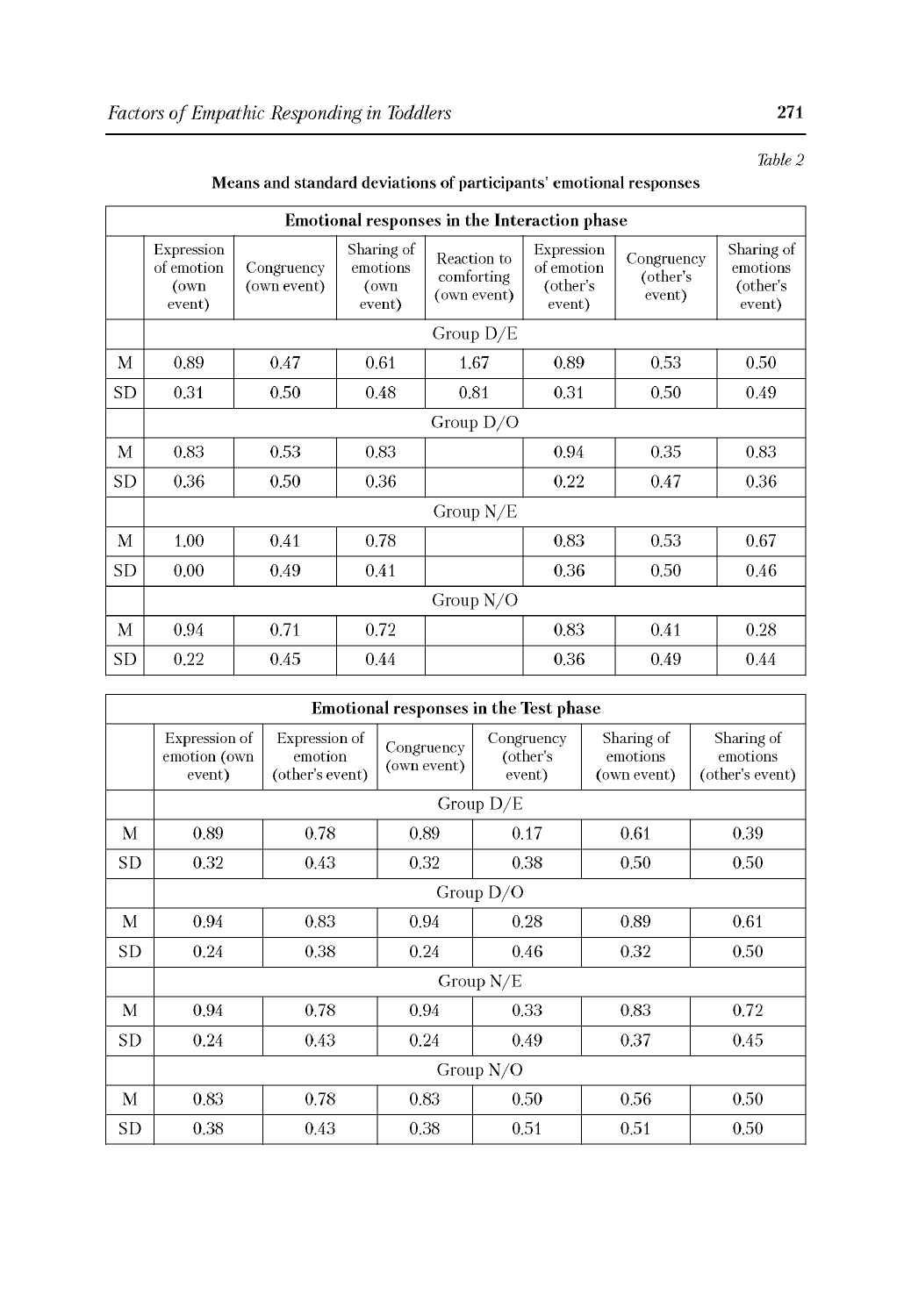The Congruency in "other's event" continued to remain high in the Test phase in conditions where subjects have observed the other's frustration within the Interaction phase (D/O and  $N/O$ ,  $p > .5$  for paired comparison) and in condition with experienced frustration without demonstration of comforting model  $(N/E, p > .1)$ . However, Congruency in the "other's event" declined in Test phase  $(\chi^2(2) = 7.54, p < .05)$  in condition D/E where children found themselves in a similar situation of frustration and got the model of comforting act in the Interaction phase.

We assume that such decline and difference could be explained by the effect of the child's own previous negative experience, which got a response from the adult. Thus, participants who experienced similar frustrating feelings did respond emotionally to the other's frustration in the Test phase, but such emotion has been expressed with, so called "unsteady" character of Congruency. That is, children initially responded to the experimenter's frustration with a sad or shy expression, but then their mimics moved to a smiley face and vice versa while one event lasted.

We suppose that the child's previous similar experience together with the other's prosocial responding allegedly makes the nature of empathic feelings in toddlerhood more complex. Thus, the hybrid composition of emotions (sadness over the experimenter's frustration, the satisfaction of the "restoration of justice", the expectation of positive, comforting communication from the experimenter) might interfere in the emotional component of empathy at this age. Presumably, such a compound emotional picture might have

**272** *T.O. Yudina, T.N. Kotova*

prevented us from finding the effect of similar experience in facilitating the empathic behavior of toddlers.

## **Conclusion**

In general, our investigation focuses on better understanding of the social factors in toddlers' sensitivity and care for other people's emotions. Previous studies show that by 3 years of age children had learned a number of behavioral scripts for displaying empathy and appropriately reacting to another person's distress. With the present study, we addressed the question about the contributors to the acquisition of this repertoire for expressing empathy in toddlers. The experimental design contained manipulation both similar experience and the demonstration of comforting, and measurement of the empathic response in these four conditions.

We found that watching a demonstration of comforting facilitates the empathic behavior of toddlers. We assume that such finding partly explains the data on empathy development in toddlerhood. However, the similarity of negative experience did not show a significant impact on the empathic behavior of the participants. We suppose that this result could be explained by the complex nature of empathic mechanisms and by the young age of our participants. Worth noting that in M. Barnett's study (1984), which we referred to in our hypothesis about the facilitating effect of the similar experience, has been found the relation between similar experiencing and self-reported empathic feelings. Obviously, the focus of such relation lays in the emotional component of empathy. Nevertheless, such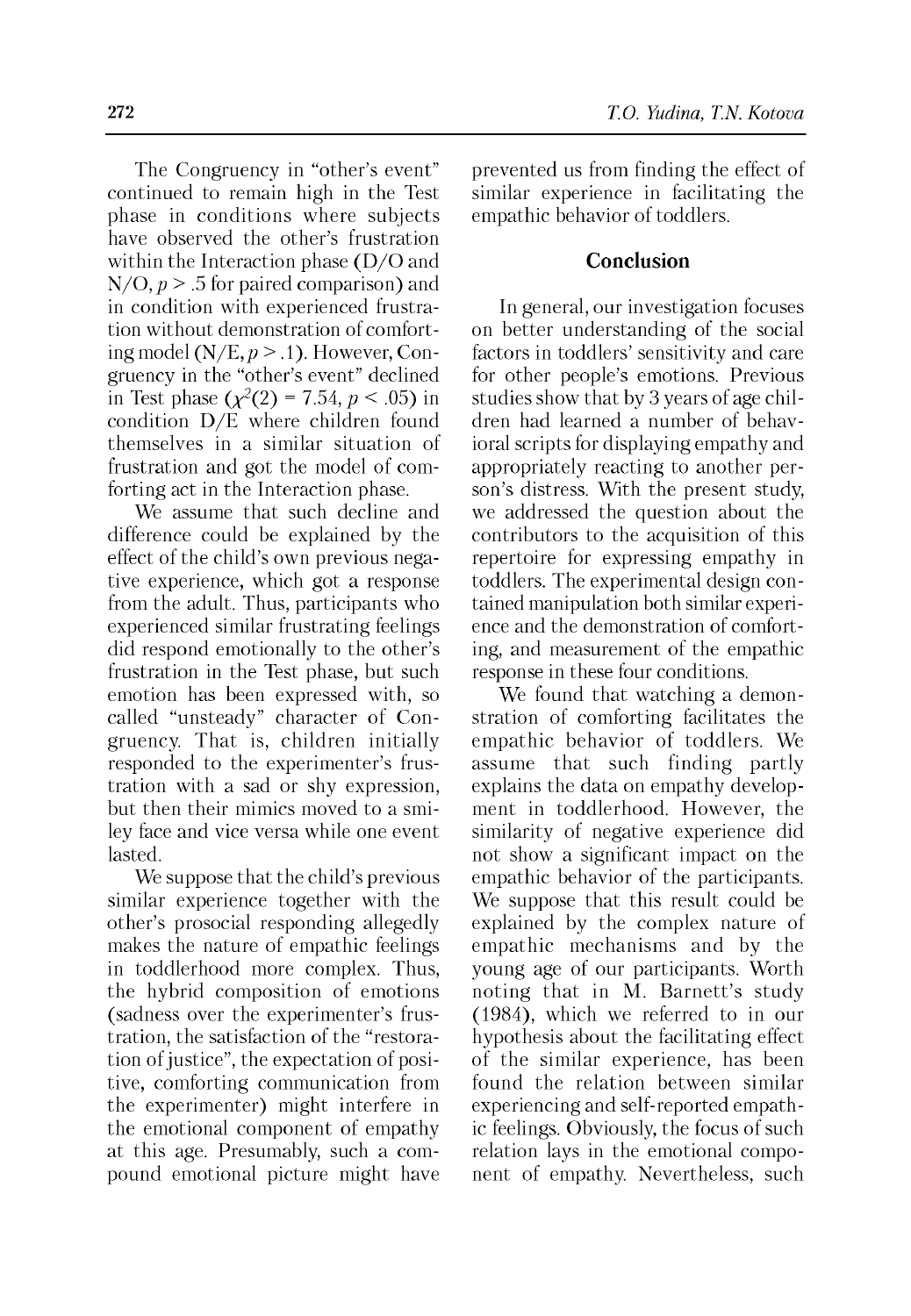relation might have a mediated effect in behavior. However, comparing to toddlers, we suppose that the empathic behavior in preschool age could be displayed under such a condition due to a wider repertoire of social competence, particularly by developed prosocial skills.

Our finding that the availability of a demonstration of comforting facilitates empathic responding in toddlers may shed light on the nature of correlation between parental style, social competence and prosocial behavior (Mikulincer et al., 2001; Kochanska et al., 1999; Laible & Carlo, 2004; Strayer & Roberts, 2004; Van der Mark et al., 2002; Asbury et al., 2003; Gross et al.,

2015). It is possible that warmth and emotional responsiveness in parental behavior is accompanied by prosocial models demonstrated by the parents both to the child and other people. By watching such models children could improve their social competence, particularly prosocial and empathic behavioral skills.

The question about the role of similar experience as a factor in empathy development during toddlerhood remains important and requires the further investigations. Along with this, it remains unclear what conditions modulate the acquirement of behavioral scripts in the presence of comforting model.

## **References**

- Asbury, K., Dunn, J. F., Pike, A., & Plomin, R. (2003). Nonshared environmental influences on individual differences in early behavioral development: A monozygotic twin differences study. *Child Development,* 74(3), 933-943.
- Barnett, M. A. (1984). Similarity of experience and empathy in preschoolers. *The Journal of Genetic Psychology, 145(2),* 241-250.
- Barnett, M. A., Tetreault, P. A., Esper, J. A., & Bristow, A. R. (1986). Similarity and empathy: The experience of rape. *The Journal of Social Psychology*,  $126(1)$ ,  $47-49$ .
- Barnett, M. A., Tetreault, P. A., & Masbad, I. (1987). Empathy with a rape victim: The role of similarity of experience. *Violence and Victims,* 2(4), 255-262.
- Batson, C. D. (2009). *These things called empathy: eight related but distinct phenomena.* Cambridge, MA: MIT Press.
- Bischof-Kohler, D. (1991). The development of empathy in infants. In M. E. Lamb & H. Keller (Eds.), *Infant development. Perspectives from German speaking countries* (pp. 245-273). Hillsdale, MI: Lawrence Erlbaum Associates.
- Brownell, C. A., Svetlova, M., Anderson, R., Nichols, S. R., & Drummond, J. (2013). Socialization of early prosocial behavior: Parents' talk about emotions is associated with sharing and helping in toddlers. *Infancy,* 18(1), 91-119.
- Davis, M. H. (1994). *Empathy: A social psychological approach.* Boulder, CO: Westview Press.
- Decety, J., & Jackson, P. L. (2004). The functional architecture of human empathy. *Behavioral and Cognitive Neuroscience Reviews,* 3(2), 71-100.
- Decety, J., & Jackson, P. L. (2006). A social-neuroscience perspective on empathy *Current Directions in Psychological Science,* 15(2), 54-58.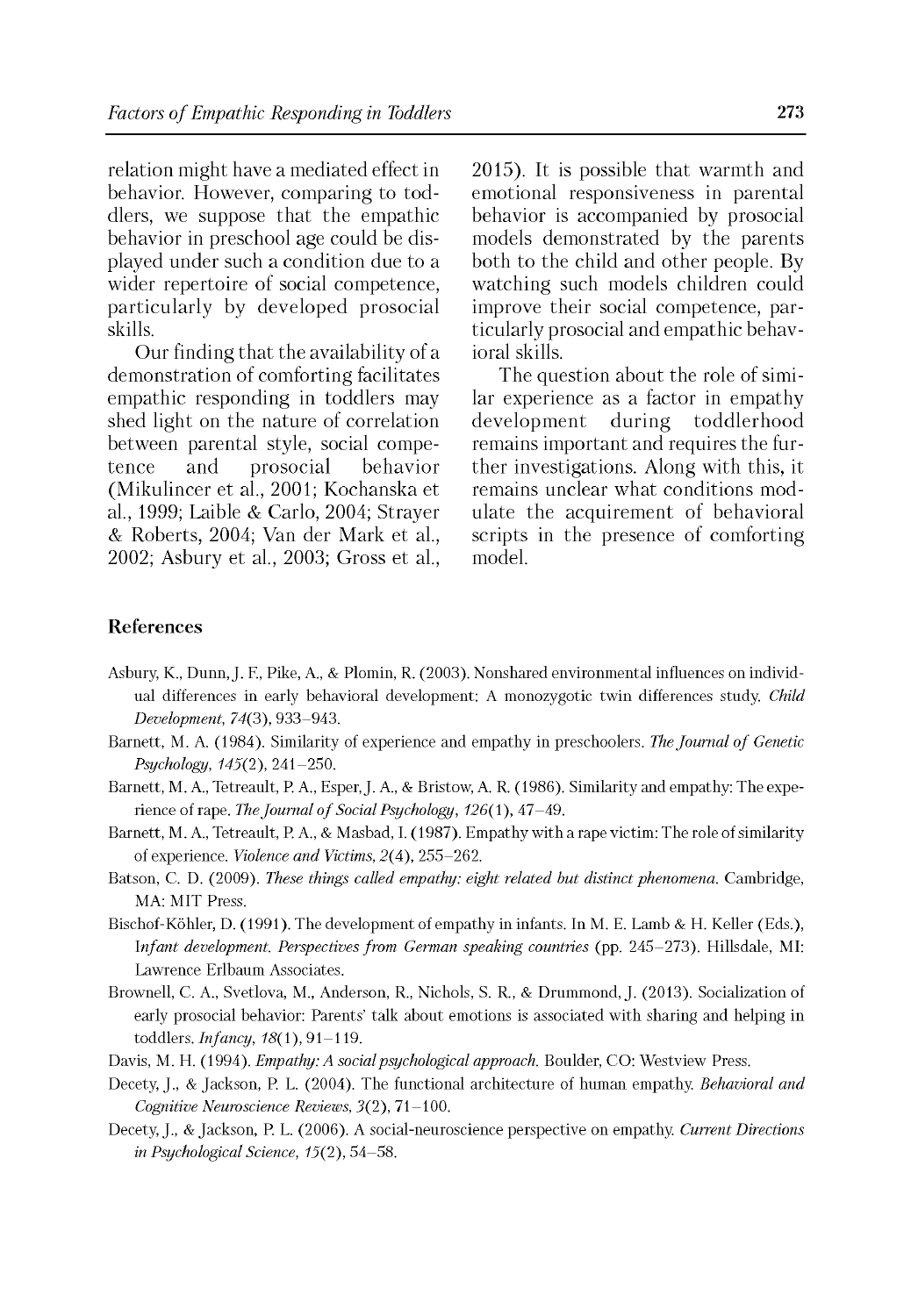- Eisenberg, N., & Eggum, N. D. (2009). Empathic responding: Sympathy and personal distress. *The Social Neuroscience of Empathy, 6, 71–83.*
- Eisenberg, N., Spinrad, T. L., & Sadovsky, A. (2006). Empathy-related responding in children. In M. Killen & J. G. Smetana (Eds.), *Handbook of moral development* (pp. 517–549). Mahwah, NJ: Lawrence Erlbaum Associates Publ.
- Ensor, R., & Hughes, C. (2005). More than talk: Relations between emotion understanding and positive behaviour in toddlers. *British Journal of Developmental Psychology, 23(3), 343–363.*
- Garner, P. W., Dunsmore, J. C., & Southam-Gerrow, M. (2008). Mother-child conversations about emotions: Linkages to child aggression and prosocial behavior. *Social Development, 1*7(2), 259-277.
- Gross, R. L., Drummond, J., Satlof-Bedrick, E., Waugh, W. E., Svetlova, M., & Brownell, C. A. (2015). Individual differences in toddlers' social understanding and prosocial behavior: disposition or socialization? *Frontiers in Psychology, 6,* 600. doi:10.3389/fpsyg.2015.00600
- Hodges, S. D., Kiel, K. J., Kramer, A. D., Veach, D., & Villanueva, B. R. (2010). Giving birth to empathy: The effects of similar experience on empathic accuracy, empathic concern, and perceived empathy. *Personality and Social Psychology Bulletin*, *36*(3), 398-409.
- Hoffman, M. L. (2008). Empathy and prosocial behavior. In M. Lewis, J. M. Haviland-Jones, & L. F. Barrett (Eds.), *Handbook of emotions* (3rd ed., pp. 440-455). New York/London: Guilford Publ.
- Kochanska, G., Forman, D. R., & Coy, K. C. (1999). Implications of the mother-child relationship in infancy for socialization in the second year of life. *Infant Behavior and Development,* 22(2), 249-265.
- Laible, D. J., & Carlo, G. (2004). The differential relations of maternal and paternal support and control to adolescent social competence, self-worth, and sympathy. *Journal of Adolescent Research,* 19(6), 759-782.
- Mikulincer, M., Gillath, O., Halevy, V., Avihou, N., Avidan, S., & Eshkoli, N. (2001). Attachment theory and reactions to others' needs: Evidence that activation of the sense of attachment security promotes empathic responses. *Journal of Personality and Social Psychology*, 6, 1205-1224.
- Nichols, S. R., Svetlova, M., & Brownell, C. A. (2009). The role of social understanding and empathic disposition in young children's responsiveness to distress in parents and peers. *Cognition, Brain, Behavior: An Interdisciplinary Journal,* 13(4), 449-478.
- Oberman, L. M., Winkielman, P., & Ramachandran, V. S. (2007). Face to face: Blocking facial mimicry can selectively impair recognition of emotional expressions. *Social Neuroscience,* 2(3-4), 167-178.
- Preston, S. D., & De Waal, F. B. (2002). Empathy: Its ultimate and proximate bases. *Behavioral and Brain Sciences,* 25(01), 1-20.
- Ruby, P., & Decety, J. (2004). How would you feel versus how do you think she would feel? A neuroimaging study of perspective-taking with social emotions. *Journal of Cognitive Neuroscience*, *16*(6), 988-999.
- Sommerville, J. A., Schmidt, M. F., Yun, J. E., & Burns, M. (2013). The development of fairness expectations and prosocial behavior in the second year of life. *Infancy,* 18(1), 40-66.
- Stotland, E., & Dunn, R. E. (1963). Empathy, self-esteem, and birth order. *The Journal of Abnormal and Social Psychology,* 66(6), 532-540.
- Strayer, J., & Roberts, W. (2004). Children's anger, emotional expressiveness, and empathy: Relations with parents' empathy, emotional expressiveness, and parenting practices. *Social Development*, *13*(2), 229-254.
- Taylor, Z. E., Eisenberg, N., Spinrad, T. L., Eggum, N. D., & Sulik, M. J. (2013). The relations of egoresiliency and emotion socialization to the development of empathy and prosocial behavior across early childhood. *Emotion,* 13(5), 822-831.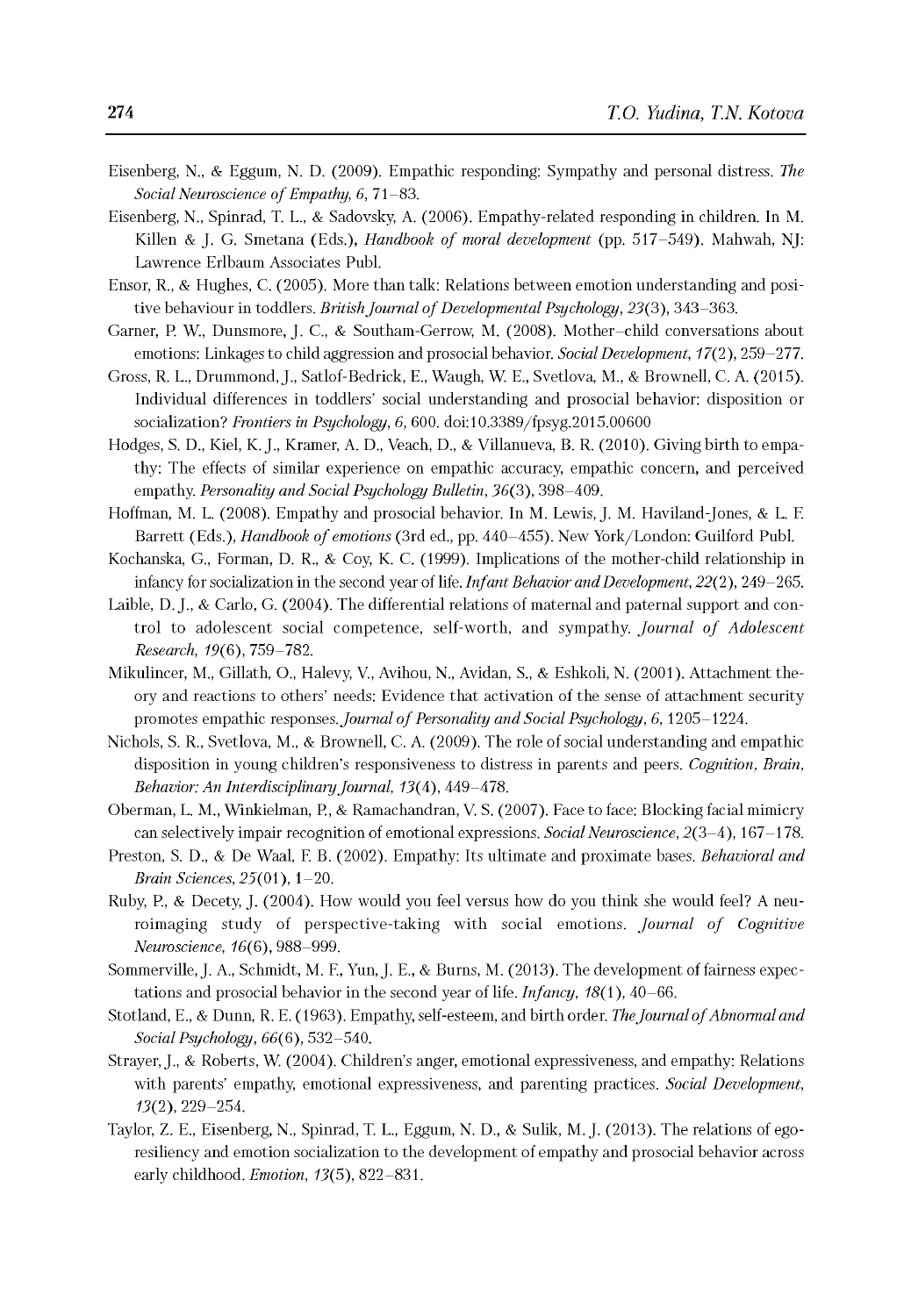- Van der Mark, I., van Izendoom, M., & Bakermans-Kranenburg, M. (2002). Development of empathy in girls during the second year of life: Associations with parenting, attachment, and temperament. *Social Development, 6,* 451-468.
- Zahn-Waxler, C., & Radke-Yarrow, M. (1990). The origins of empathic concern. *Motivation and Emotion, 4,* 107-130.
- Zahn-Waxler, C., Radke-Yarrow, M., Wagner, E., & Chapman, M. (1992). Development of concern for others. *Developmental Psychology, 2,* 126-136.



Tatiana O. Yudina — lecturer, General Psychology Department, Russian Academy for National Economy and Public Administration. Research area: social learning, prosocial development, empathy developments, linkage between empathy and psosocial behavior. E-mail: [judinatatyana@gmail.com](mailto:judinatatyana@gmail.com)



Tatyana N. Kotova — senior research fellow, laboratory for cognitive research, Russian Academy of National Economy and Public Administration, Ph.D.

Research area: cognitive development, category learning, language development.

E-mail: [tkotova@gmail.com](mailto:tkotova@gmail.com)